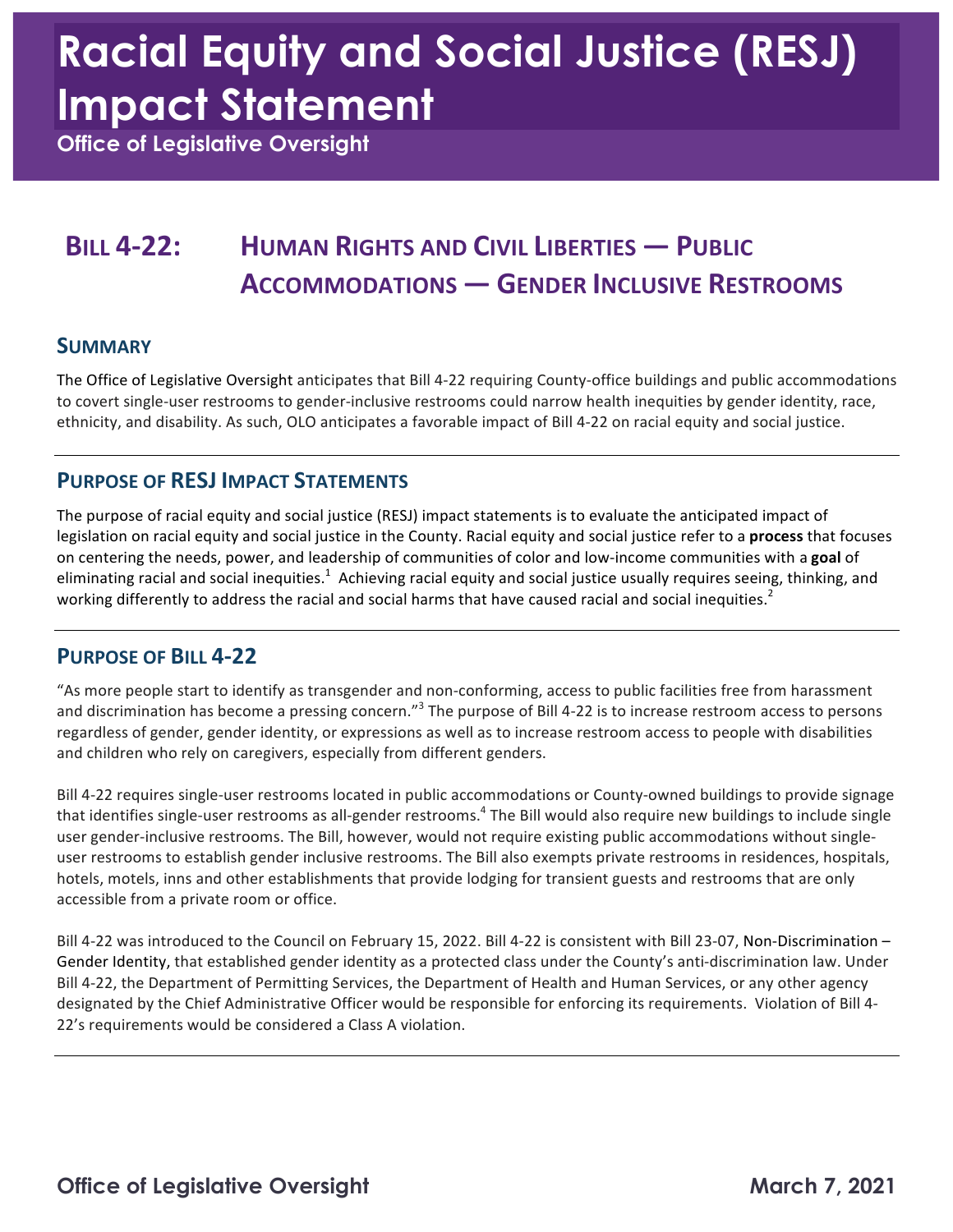# **BATHROOMS, GENDER INCLUSIVITY, AND SOCIAL INCLUSION**

The Haas Institute notes "restroom access has played a central role in many significant civil rights movements."<sup>5</sup> Analogous to the desegregation of public pools and beaches, they note the resistance to desegregate public restrooms played a key role in discrimination faced by many marginalized groups. They also find that "fears around diverse bathroom use speak to larger visions of society as it serves as a site for the regulation of social inclusion."<sup>6</sup> The consequences of gendered public restrooms is significant, especially for transgender and gender non-conforming persons. Researchers have found that transgender and gender non-conforming persons trying to access public restroom facilities that correspond with their gender identity regularly experience exclusionary practices, intimidation, harassment and on occasion, overt violence.<sup>7</sup> Further, additional studies demonstrate that race and ethnicity can contribute to incidents of discrimination and harassment among transgender and non-binary persons.<sup>8</sup> also figures prominently in the struggle for civil rights for African Americans. Overall, they find that bathroom access has

As a result of increased risk of harassment and violence, transgender and non-binary persons can experience anxieties over public bathroom use that increase their risk for health issues such as urinary tract infections and mental health concerns.<sup>9</sup> Best practices for mitigating this risk to ensure that all people have access to public bathroom facilities that are free of harassment and intimidation is to create gender-inclusive bathrooms.<sup>10</sup> Gender-inclusive restrooms can also benefit parents, persons with disabilities, the elderly and anyone else who might require assistance from a caretaker and thus benefit from a larger and more private restroom [space.](https://space.11)<sup>11</sup> Collectively, populations that could benefit from Bill 4-22 account for a significant share of County residents since:

- Parents with children under the age of 18 account for 32 percent of County residents;<sup>12</sup>
- People over the age of 65 account for 16 percent of County residents;<sup>13</sup>
- Persons with disabilities account for 8 percent of County residents;<sup>14</sup> and
- Transgender people likely account for 2 percent of Generation Z adults in the County born between 1997 and 2003,<sup>15</sup> and up to one percent of all adults in the County.<sup>16</sup>

# **ANTICIPATED RESJ IMPACTS**

OLO anticipates a favorable impact of Bill 4-22 on diminishing health inequities by gender identity and disability status as it will expand the number of gender-inclusive restrooms in the County. Expanding the number of gender-inclusive public restrooms will confer health benefits to users and demonstrate the County's commitment to decreasing barriers, encouraging full community inclusion, and strengthening dignity and personal [safety.](https://safety.17)<sup>17</sup>

In addition to transgender and non-binary persons, OLO anticipates that Bill 4-22 will benefit parents, persons with disabilities, and older residents. The Bill could also narrow racial and social inequities as transgender and non-binary persons of color are often at greatest risk for discrimination, harassment, and violence when accessing gendered public restrooms. As such, OLO anticipates that Bill 4-22 will advance racial equity and social justice in Montgomery County.

### **RECOMMENDED AMENDMENTS**

 The County's Racial Equity and Social Justice Act requires OLO to consider whether recommended amendments to bills aimed at narrowing racial and social inequities are warranted in developing RESJ impact [statements.](https://statements.18)<sup>18</sup> OLO finds that Bill 4-22 is likely to advance racial equity and social justice. As such, this RESJ statement does not offer recommendations.